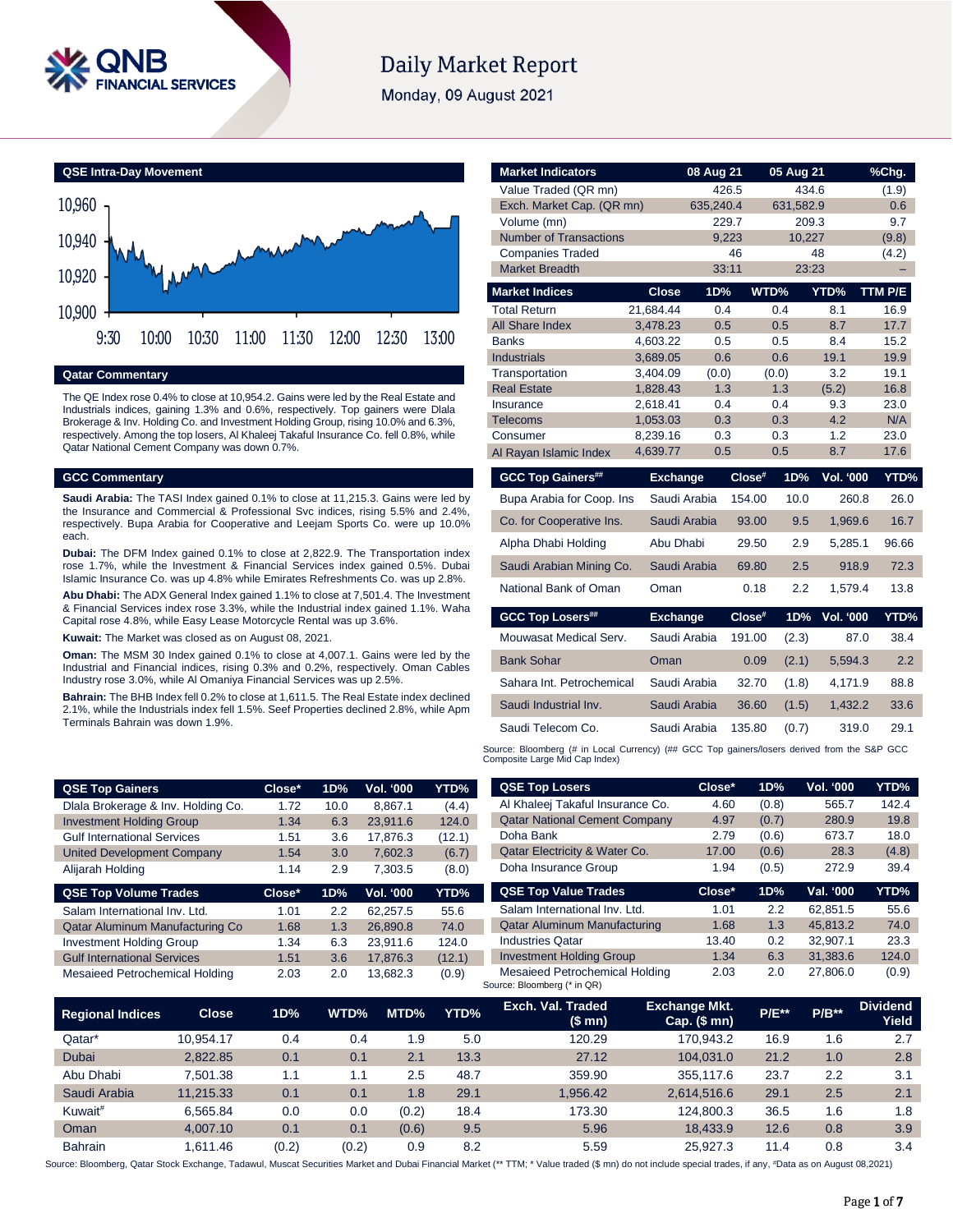# **Qatar Market Commentary**

- The QE Index rose 0.4% to close at 10,954.2. The Real Estate and Industrials indices led the gains. The index rose on the back of buying support from Arab and foreign shareholders despite selling pressure from Qatari and GCC shareholders.
- Dlala Brokerage & Inv. Holding Co. and Investment Holding Group were the top gainers, rising 10.0% and 6.3%, respectively. Among the top losers, Al Khaleej Takaful Insurance Co. fell 0.8%, while Qatar National Cement Company was down 0.7%.
- Volume of shares traded on Sunday rose by 9.7% to 229.7mn from 209.3mn on Thursday. Further, as compared to the 30-day moving average of 134.4mn, volume for the day was 70.9% higher. Salam International Inv. Ltd. and Qatar Aluminum Manufacturing Co. were the most active stocks, contributing 27.1% and 11.7% to the total volume, respectively.

| <b>Overall Activity</b>        | Buy %*   | Sell %*  | Net (QR)         |
|--------------------------------|----------|----------|------------------|
| Qatari Individuals             | 61.86%   | 60.30%   | 6,628,936.7      |
| <b>Qatari Institutions</b>     | 7.46%    | 11.28%   | (16, 298, 526.0) |
| Qatari                         | 69.31%   | 71.58%   | (9,669,589.3)    |
| <b>GCC Individuals</b>         | 0.47%    | 0.89%    | (1,798,197.7)    |
| <b>GCC</b> Institutions        | 0.72%    | 1.27%    | (2,345,110.7)    |
| <b>GCC</b>                     | 1.19%    | 2.16%    | (4, 143, 308.5)  |
| Arab Individuals               | 20.42%   | 17.92%   | 10,652,605.7     |
| <b>Arab Institutions</b>       | $0.00\%$ | $0.00\%$ |                  |
| Arab                           | 20.42%   | 17.92%   | 10,652,605.7     |
| <b>Foreigners Individuals</b>  | 4.42%    | 4.37%    | 209,665.1        |
| <b>Foreigners Institutions</b> | 4.66%    | 3.97%    | 2,950,626.9      |
| <b>Foreigners</b>              | 9.08%    | 8.34%    | 3,160,292.0      |

Source: Qatar Stock Exchange (\*as a % of traded value)

# **Earnings Releases and Earnings Calendar**

#### **Earnings Releases**

| <b>Company</b>                                         | <b>Market</b>  | <b>Currency</b> | Revenue (mn)<br>2Q2021 | % Change<br>YoY | <b>Operating Profit</b><br>(mn) 2Q2021 | % Change<br>YoY          | <b>Net Profit</b><br>(mn) 2Q2021 | $\%$<br><b>Change</b><br>YoY |
|--------------------------------------------------------|----------------|-----------------|------------------------|-----------------|----------------------------------------|--------------------------|----------------------------------|------------------------------|
| Amlak International for Real<br>Estate Finance Co.     | Saudi Arabia   | <b>SR</b>       | 70.6                   | $-3.5%$         | 55.3                                   | 5.7%                     | 28.2                             | 18.6%                        |
| AXA Cooperative Insurance Co.                          | Saudi Arabia   | <b>SR</b>       | 271.8                  | 1.6%            |                                        |                          | 35.0                             | $-0.1%$                      |
| National Industrialization Co.                         | Saudi Arabia   | <b>SR</b>       | 780.4                  | 78.5%           | 608.7                                  | N/A                      | 356.7                            | N/A                          |
| Saudi Arabian Oil Co.                                  | Saudi Arabia   | <b>SR</b>       | 312,350.0              | 153.5%          | 179,120.0                              | 237.4%                   | 95,470.0                         | 287.8%                       |
| Saudi Electricity Co.                                  | Saudi Arabia   | <b>SR</b>       | 18,936.0               | 13.6%           | 6,462.0                                | 1746.3%                  | 5,828.0                          | N/A                          |
| Halwani Bros. Co.                                      | Saudi Arabia   | <b>SR</b>       | 268.6                  | $-1.4%$         | 36.9                                   | 2.7%                     | 26.2                             | 1.2%                         |
| Dr. Sulaiman Al Habib Medical<br><b>Services Group</b> | Saudi Arabia   | <b>SR</b>       | 1,751.2                | 45.6%           | 339.7                                  | 67.1%                    | 325.4                            | 69.3%                        |
| Leejam Sports Co.                                      | Saudi Arabia   | <b>SR</b>       | 221.9                  | 810.8%          | 64.1                                   | N/A                      | 50.9                             | N/A                          |
| Lazurde Company for Jewelry                            | Saudi Arabia   | <b>SR</b>       | 475.4                  | 178.2%          | 20.2                                   | N/A                      | 8.0                              | N/A                          |
| <b>Arabian Shield Cooperative</b><br>Insurance Co.     | Saudi Arabia   | <b>SR</b>       | 70.5                   | $-3.4%$         |                                        |                          | 8.0                              | $-0.6%$                      |
| United Foods Company                                   | Dubai          | <b>AED</b>      | 129.5                  | 27.2%           | $\overline{\phantom{0}}$               | -                        | (4.5)                            | N/A                          |
| International Holdings Co.                             | Abu Dhabi      | <b>AED</b>      | 7,649.8                | 338.7%          | $\overline{\phantom{0}}$               | $\overline{\phantom{0}}$ | 1,287.1                          | 92.0%                        |
| Arkan Building Materials Co                            | Abu Dhabi      | <b>AED</b>      | 194.5                  | 8.5%            | $\overline{\phantom{0}}$               |                          | (24.5)                           | N/A                          |
| Ras Al Khaimah Cement Co.                              | Abu Dhabi      | <b>AED</b>      | 57.9                   | 59.4%           | $-$                                    | -                        | 7.1                              | 36.5%                        |
| <b>Trafco Group</b>                                    | <b>Bahrain</b> | <b>BHD</b>      | 8.4                    | $-6.3%$         | -                                      | $\overline{\phantom{m}}$ | 0.2                              | $-29.9%$                     |
| <b>Bahrain Cinema Company</b>                          | <b>Bahrain</b> | <b>BHD</b>      | 0.3                    | 34.6%           |                                        |                          | 0.6                              | $-38.2%$                     |

Source: Company data, DFM, ADX, MSM, TASI, BHB.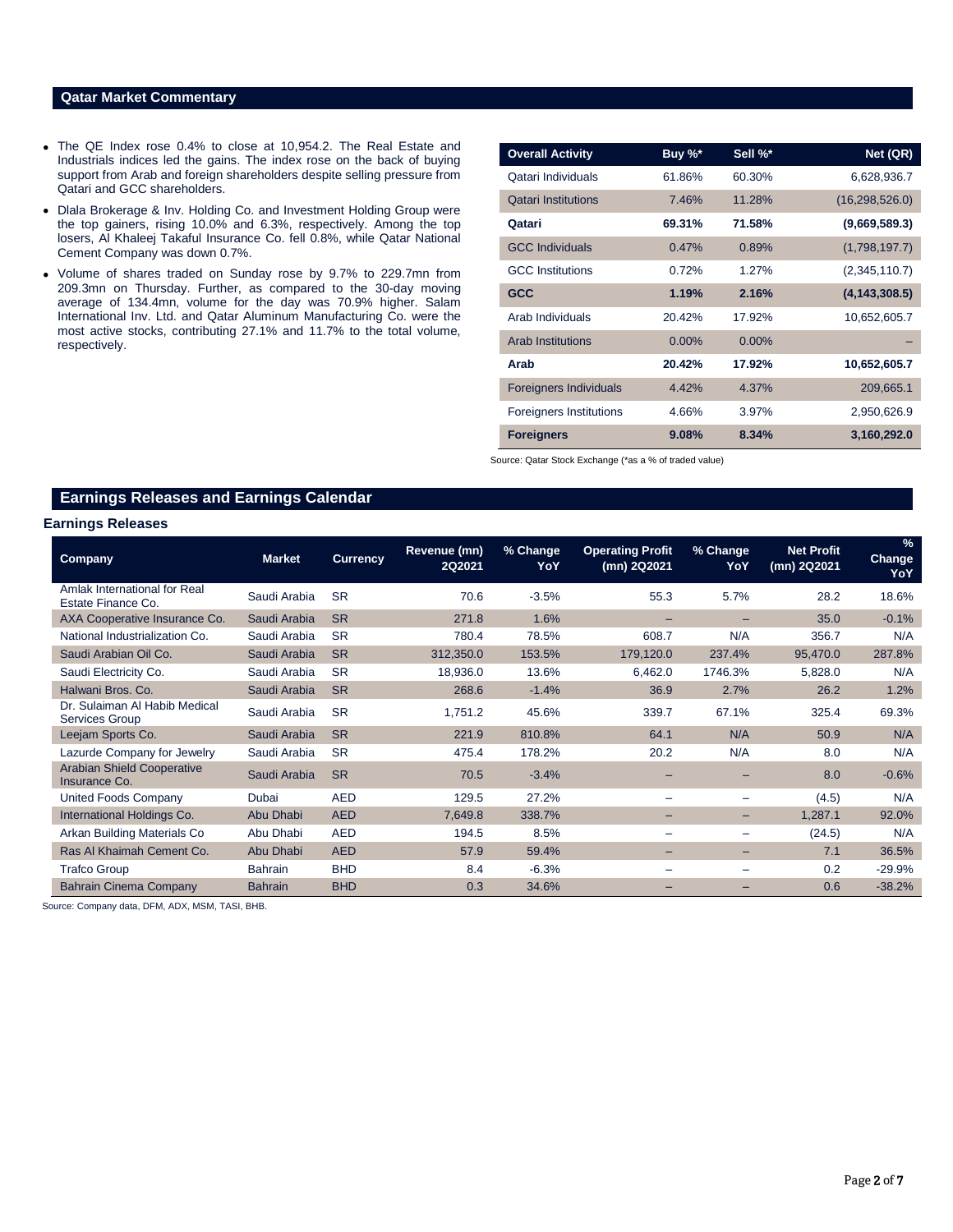#### **Earnings Calendar**

| <b>Tickers</b> | <b>Company Name</b>                           | Date of reporting 2Q2021 results | No. of days remaining | <b>Status</b> |
|----------------|-----------------------------------------------|----------------------------------|-----------------------|---------------|
| <b>DBIS</b>    | Dlala Brokerage & Investment Holding Company  | 9-Aug-21                         | 0                     | Due           |
| <b>QISI</b>    | Qatar Islamic Insurance Group                 | $9-Auq-21$                       | $\mathbf{0}$          | <b>Due</b>    |
| QGRI           | Qatar General Insurance & Reinsurance Company | 10-Aug-21                        |                       | Due           |
| <b>AHCS</b>    | <b>Aamal Company</b>                          | 10-Aug-21                        |                       | <b>Due</b>    |
| <b>IGRD</b>    | <b>Investment Holding Group</b>               | 10-Aug-21                        |                       | Due           |
| QFBQ           | <b>Qatar First Bank</b>                       | 11-Aug-21                        | $\overline{2}$        | <b>Due</b>    |
| <b>MRDS</b>    | Mazaya Qatar Real Estate Development          | 11-Aug-21                        | 2                     | Due           |
| <b>MCCS</b>    | <b>Mannai Corporation</b>                     | 11-Aug-21                        | $\overline{2}$        | <b>Due</b>    |
| <b>BLDN</b>    | <b>Baladna</b>                                | 11-Aug-21                        | 2                     | Due           |
| QOIS           | <b>Qatar Oman Investment Company</b>          | 11-Aug-21                        | $\overline{2}$        | <b>Due</b>    |
| <b>MERS</b>    | Al Meera Consumer Goods Company               | 11-Aug-21                        |                       | Due           |
| <b>ERES</b>    | <b>Ezdan Holding Group</b>                    | 12-Aug-21                        | 3                     | <b>Due</b>    |
| QGMD           | Qatari German Company for Medical Devices     | 12-Aug-21                        | 3                     | Due           |
| <b>ZHCD</b>    | <b>Zad Holding Company</b>                    | 12-Aug-21                        | 3                     | <b>Due</b>    |

Source: QSE

## **News**

### **Qatar**

- **QATI reports net profit of QR141.5mn in 2Q2021 –** Qatar Insurance Company (QATI) reported net profit of QR141.5mn in 2Q2021 as compared to net loss of QR22.8mn in 2Q2020 and net profit of QR200.6mn in 1Q2021. The company's Net Earned premiums came in at QR2,149.7mn in 2Q2021, which represents a decrease of 6.8% YoY. However, on QoQ basis Net Earned premiums rose 12.3%. Earnings per share amounted to QR0.027 in 2Q2021 as compared to Loss per share of QR0.017 in 2Q2020 and earnings per share of QR0.06 in 1Q2021. QATI generates QR5bn from its international operations: Group Chief Executive Officer, Salem Khalaf Al-Mannai said that the Group's gross written premium for the six-month period remained stable at QR6.5bn. International operations continued to achieve improved rate to exposure across our portfolio's and the faster than projected re-opening of the global market was reflected by increasing ultimate claims ratios. In the first half of 2021, QATI's international operations – Qatar Re, Antares, QATI Europe Limited (QEL) and our Gibraltar-based carriers – generated premium volume of QR5bn accounting for approximately 77% of the Group's total gross written premiums (GWP). QATI once again witnessed a strong performance from its primary insurance business in its domestic and Mena operations, which continued to grow to GWP of QR1.5bn, an increase of 10% from 1H2020 on account of the increase across all major business lines arising from rate increases, new business opportunities and growth in existing accounts, Al-Mannai added. In 1H2021, QATI's investment income amounted to QR567mn compared to QR98mn for the first half of 2020, demonstrating the Group's exceptional asset management expertise. "The Group also continued to benefit from its steady efforts to further strengthen its operational efficiency through automation and digitization with a healthy administrative expense ratio of 7% for 1H2021," said Al-Mannai. (QSE, Gulf-Times.com)
- **IHGS posts 2.7% YoY decrease but 70.5% QoQ increase in net profit in 2Q2021 –** INMA Holding Group's (IHGS) net profit declined 2.7% YoY (but rose 70.5% on QoQ basis) to QR2.1mn in 2Q2021. The company's Net brokerage & commission income came in at QR2.6mn in 2Q2021, which represents an increase of 11.3% YoY (+42.3% QoQ). EPS amounted to QR0.038 in 2Q2021 as compared to QR0.039 in 2Q2020 and QR0.022 in 1Q2021. (QSE)
- **Doha Takaful appoints new General Manager –** Doha Insurance (DOHI) announced the appointment of Ali Mohammad Abdulrahman Al Mahmoud to the post of General Manager of Doha Takaful, a fully owned subsidiary established in 2006, with a current capital of QR150mn, having same rating of A- as Doha Insurance. His Excellency the Chairman of the Group has appointed AL Mahmoud and expressed his joy and best wishes for Al Mahmoud on this appointment. Al Mahmoud, he added is a well-Known Qatari Insurance professional with an impressive CV in assuming key positions in the Takaful Sector, and would be able to enrich and add value and profit to the currently successful company, spreading the great values of Islamic and Takaful concepts in Qatar. On signing the contract, Al Mahmoud has expressed his gratitude for the appointment and vowed to spare no efforts in taking the company to the next level in line with its peers in Qatar and Abroad. (QSE)
- **DBIS to hold its investors relation conference call on August 11 –** Dlala Brokerage and Investment Holding Company (DBIS) will hold the conference call with the Investors to discuss the financial results for the Semi-Annual 2021 on August 11, 2021 at 12:30 pm, Doha Time. (QSE)
- **QGRI to hold its investors relation conference call on August 12 –** Qatar General Insurance & Reinsurance (QGRI) will hold the conference call with the Investors to discuss the financial results for the Semi-Annual 2021 on August 12, 2021 at 01:30 pm, Doha Time. (QSE)
- **IGU: Qatar among six LNG export markets with 90% plus liquefaction capacity utilization in 2020 –** Qatar is among six LNG exporting markets that have achieved utilization rates of more than 90% liquefaction capacity in 2020, according to the International Gas Union (IGU). Global liquefaction capacity reached 452.9mn tons per year (mtpy) at the end of 2020 and the utilization rate was 74.6% on average compared to 81.4% in 2019, noted 'IGU World LNG report – 2021 Edition'. Compared with 2019, year 2020 saw a decline in average global liquefaction capacity utilization from 81.4 % to 74.6%. This was largely due to lackluster demand from a warmer winter in the Northern hemisphere exacerbated by the Covid-19 pandemic amid oversupply of gas. Moreover, a sustained period of lower LNG prices and increased competition among gas supply sources eroded margins and put pressure on gas and LNG producers.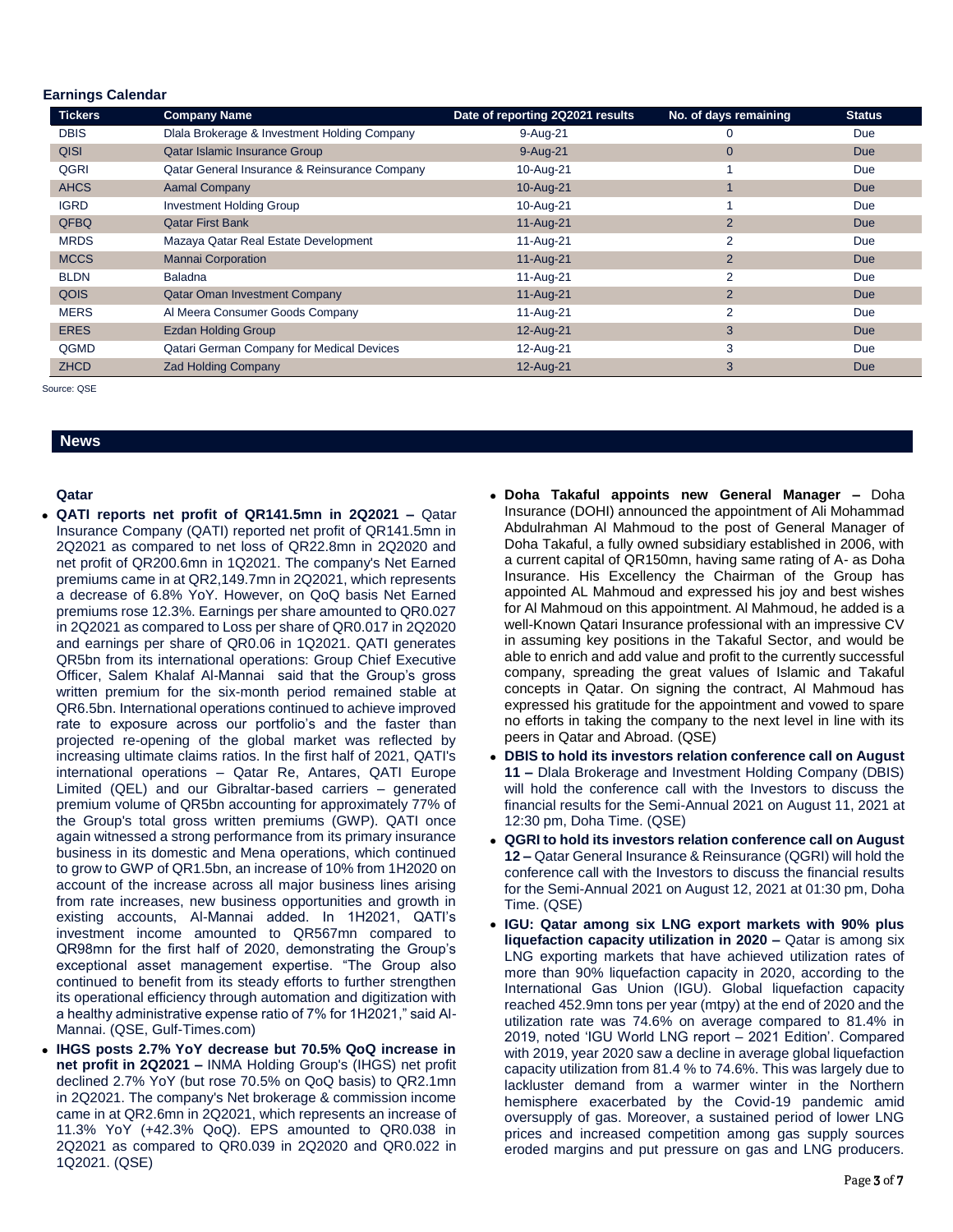The US suffered a disproportionate decline in liquefaction capacity utilization, primarily due to its flexible commercial arrangements that give off-takers the right, but not obligation, to lift cargoes. Utilization in the US dropped from 96.9% in 2019 to 76.5% in 2020. In fact, feed gas deliveries to the six major US LNG export terminals plunged to their lowest level since the beginning of 2020 in June amid a wave of cargo cancellations due to weak market conditions. The largest declines in exports were seen at Sabine Pass LNG and Corpus Christi LNG, primarily due to weak margins and the flexibility provided in the commercial structure of US LNG contracts. However, utilization rates in the US recovered quickly in the last months of 2020. Several factors, including increased LNG demand due to a cold winter in key Asian and European markets as well as unplanned outages in prime LNG export markets caused LNG prices to soar. This led to an increase in LNG exports from the US, which drove utilization to new records in December 2020. (Gulf-Times.com)

- **CWQ: Occupancy rates in Qatar's prime locations reach 4 year high –** Demand for apartments in locations like The Pearl-Qatar, West Bay and Lusail's Marina District surged in recent months as residents take advantage of the more affordable rental levels in these areas, Cushman & Wakefield Qatar (CWQ) said in a report released on Sunday. "Occupancy levels in The Pearl-Qatar and West Bay Lagoon are currently at their highest point in more than four years. This has led to some evidence of rents increasing for certain apartment types, although most rents remain stable, as they have been over the past year," the report said. In addition, the report said, "Our research shows that residential tenants increasingly prioritize their rental budget, with reduced spending on international travel and holidays, primarily due to COVID-19." "The vast majority of rental activity has been generated by those re-locating within the country; however, there have been increasing signs of new residents moving to Qatar, largely on projects that are either directly or indirectly related to the FIFA World Cup in 2022," it said. "The importance of highquality building finishes and amenities have become more apparent in recent months in areas such as Bin Mahmoud, Al Sadd, and Msheireb. High specification buildings that offer tenants swimming pools and gyms have retained high occupancy rates, while older buildings generally see vacancy rates increase, and rental levels falling," the report said. Semi-furnished, twobedroom apartments in Porto Arabia typically command monthly rents of between QR10,000 and QR12,000. In districts such as Bin Mahmoud rental values can vary significantly depending on the quality of the buildings. (Qatar Tribune)
- **CWQ: Return to pre-lockdown footfall levels seen in most retail malls –** As COVID-19 related restrictions continued to ease gradually throughout the second quarter of the year, there has been an encouraging return to pre-lockdown footfall levels in most retail malls in Qatar, according to Cushman & Wakefield Qatar (CWQ) in its 2Q Real Estate Market Review. While social distancing measures and reduced capacity remain a consideration, retailers in Qatar generally feel that the most challenging period is behind them, and a brighter outlook is emerging. New demand for retail accommodation remains subdued, as retailers retain a cautious approach with COVID-19 in mind. However, recent evidence suggests that several retailers are looking to secure space in some of Doha's prime retail developments where strong footfall can be guaranteed. The recent reconfiguration of City Centre Mall saw the delivery of a number of 'big-box' units, which have enjoyed strong demand from tenants. Research from Cushman & Wakefield shows that there is still reasonable demand for retail units of between 1,000 square meters and 2,000 square meters in prime retail locations. The supply of retail mall accommodation in Qatar is now in excess of 1.5mn square meters. (Peninsula Qatar)
- **MoCI launches new service for supply cards –** The Ministry of Commerce and Industry (MoCI) has announced the launch of a new service to separate supply cards from fodder disbursement cards through the supply services platform on its website. This initiative is part of the MoCI's efforts to develop its electronic services and procedures, as well as facilitate the services provided to citizens. Hence it has separated the ration supply service for citizens, and that of disbursing fodder to carriers of a certificate of livestock possession, issued by the Ministry of Municipality and Environment (MME), given their different purposes and disbursement sites. The new service allows citizens to issue a fodder card, without affecting the rations available in the supply card, a MoCI statement explained yesterday. (Gulf-Times.com)
- **MoTC's digital training starts 3Q & 4Q training plan with 96 courses –** The Qatar Digital Government Training Program (QDGTP) of the Ministry of Transport and Communications (MoTC) has begun its training plan for the second half of 2021. The 3Q & 4Q training plan, which began early this month, features 96 training courses covering 55 technical subjects, of which 30% are added to the plan for the first time, on top of which are subjects about information security and databases to be conducted with major technology firms like Microsoft and Oracle. QDGTP pays great attention to the tailoring of its training plans since they shape up a roadmap to help IT employees and professionals at government entities to further sharpen their skills and knowledge at both the personal and professional levels and to obtain more professional certifications. (Gulf-Times.com)

#### **International**

- **US Senate trudges toward passing \$1tn infrastructure bill –** The US Senate moved slowly on Sunday toward passing a \$1tn bipartisan infrastructure bill, held back by one Republican lawmaker who opposed speeding up a vote on the nation's biggest investment in roads and bridges in decades. The Senate convened at noon EDT (1600 GMT) and was expected to hold two procedural votes on Sunday evening, unless Republicans and Democrats can reach an agreement on amendments to the package that was the result of months of bipartisan talks. The legislation is a top priority for President Joe Biden and its passage, which remains likely after an large majority has repeatedly voted to advance, would represent a major victory for him and the group of bipartisan lawmakers who crafted it. The legislation took an important step forward on Saturday, when 67 lawmakers including 18 Republicans voted to limit debate on the measure, comfortably surpassing a 60-vote threshold required for most legislation in the 100-seat Senate. (Reuters)
- **China's July factory prices rise 9.0% YoY, beat forecast; adds to business cost pressures –** China's factory gate prices in July rose at a faster-than-expected clip, adding to pressure on businesses struggling with high raw material costs, official data showed on Monday, while consumer inflation eased slightly. The producer price index (PPI) rose 9.0% from a year earlier last month, the National Bureau of Statistics said in a statement. Analysts in a Reuters poll had expected the PPI to rise 8.8%, unchanged from June. The consumer price index (CPI) meanwhile grew by 1.0% on an annual basis, the statistics bureau said. The index was expected to inch up by 0.8%, according to a median forecast in a Reuters poll, after a 1.1% gain in June. (Reuters)
- **China's July factory price growth quickens, adds to business cost pressures –** China's factory gate prices in July rose at a faster clip from the previous month and exceeded analyst expectations, adding to pressure on businesses struggling with high raw material costs, while consumer inflation eased slightly. The producer price index (PPI) grew 9.0% from a year earlier, matching the high seen in May, the National Bureau of Statistics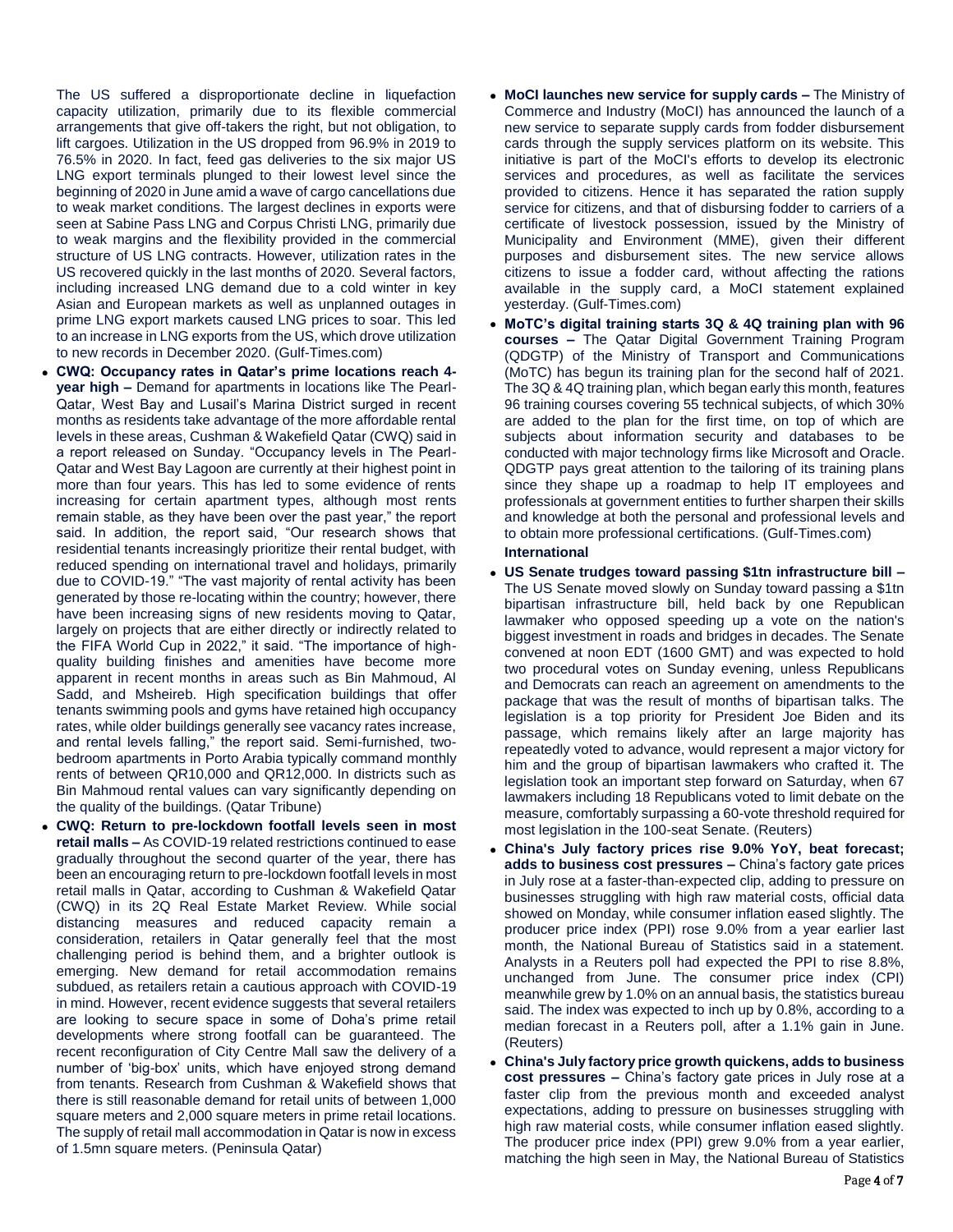(NBS) said in a statement on Monday. Analysts in a Reuters poll had expected the PPI to rise 8.8%, unchanged from June. China's economy has largely recovered from disruptions caused by the COVID-19 pandemic, but the expansion is losing steam as businesses face intensifying strains from higher commodity prices and global supply chain bottlenecks. The global spread of the more-infectious Delta variant of the virus and new outbreaks of cases at home, on top of recent heavy rainfall and floods in some Chinese provinces have also disrupted economic activity. The PPI, a benchmark gauge of a country's industrial profitability, inched up 0.5% on a monthly basis, accelerating from a 0.3% uptick in June. China, as the top steel consumer of both coal and iron ore, has stepped up efforts to tame rising commodity prices that have squeezed manufacturers' margins, including stepping up inspections on trading platforms and releasing state reserves. (Reuters)

 **China's export slowdown in July may signal more bumps ahead –** China's export growth unexpectedly slowed in July following outbreaks of COVID-19 cases, while imports also lost momentum, pointing to a slowdown in the country's industrial sector in the second half even as easing global lockdowns boost commerce. The world's biggest exporter has staged an impressive economic rebound from a coronavirus-induced slump in the first few months of last year after quickly containing the pandemic, and its rapid vaccination rollout has helped drive confidence. But new infections in July, mainly caused by the highly transmissible Delta strain have spread to tens of Chinese cities, prompting local authorities to lock down affected communities, order millions to be tested and temporarily suspend operations of some businesses, including factories. Seasonal floods and bad weather last month also affected industrial production in some areas such as central China. Exports in July rose 19.3% from a year earlier, compared with a 32.2% gain in June. Analysts polled by Reuters had forecast a gain of 20.8%. (Reuters)

### **Regional**

- **Infrastructure projects are powering the recovery of Middle East construction sector –** Infrastructure projects are paving the way for construction market's recovery in the Middle East region as respondents have seen a slight pick-up in workloads over the last quarter, according to the latest RICS Global Construction Monitor. The 2021 Construction Activity Index (CAI) for the region posted a reading of +8 in Q2 compared to +3 in Q1, posting its strongest reading since Q2 2020, the RICS report said. While the reading indicates MEA market moving marginally into expansionary territory, the momentum remains a little more subdued compared to Europe (+34), the Americas (+29) and Asia Pacific (+21), the report noted. However, Saudi Arabia is ranked third globally after Portugal, and the Netherlands in terms of elevated CAI readings with respondents reporting significant growth in workloads within all market segments. (Zawya)
- **Oil and gas: MENA capital spending unlikely to reach prepandemic levels for years –** Capital spending on oil and gas in the MENA region is set to rise, in line with the global recovery from COVID-19 and the unwinding of the OPEC+ deal, said Fitch Solutions in a report. However, it will be many years until capex can recover to its pre-pandemic highs. Few of the region's national oil corporations report on capital expenditure (capex), but regional giant Saudi Aramco has indicated that it will raise its spending by 30% in 2021, to around \$35bn. "That said, this remains far below the \$40-45bn that was its guidance prior to the coronavirus," the report said. Spending and production outlooks will continue to diverge within the region, as the core GCC countries increasingly outperform the rest of the region. Saudi Arabia, the UAE, Kuwait and Qatar boast large and low-cost resource bases. (Zawya)
- **State media: Saudi Aramco says Qassim petroleum products distribution station back to work –** Saudi Arabia's Aramco said the Qassim petroleum products distribution station has resumed work and there is no shortage of petroleum supplies in the station, the Saudi state agency (SPA) reported on Saturday. The Saudi giant added that the station is now working to restore normal levels of operations. Earlier on Saturday Aramco said that it was fixing a technical malfunction at the station. (Reuters)
- **Saudi Aramco follows big oil rivals with profit surge –** Saudi Aramco followed its Big Oil competitors with bumper earnings, boosted by a recovery in oil and chemical prices. The world's biggest energy company made net income of SR95.5bn in the second quarter, the highest level since the end of 2018. Free cash flow rose to \$22.6bn, above the state-controlled firm's quarterly dividend of \$18.8bn for the first time since the start of the coronavirus pandemic. The reopening of major economies has triggered a surge in commodity prices, with crude up around 40% this year. In the past two weeks, oil companies such as BP Plc, Chevron Corp. and Royal Dutch Shell Plc have said they will increase share buybacks and payouts, confident the worst of the pandemic is over. (Bloomberg)
- **Saudi State miner Maaden sees commodity rally continuing in 2021 –** Saudi Arabia's state miner swung to a second-quarter profit boosted by a surge in commodity prices, and its chief executive said the rally will likely continue into 2021. Maaden, as Saudi Arabian Mining Co. is known, reported net income of more than SR1bn riyals for the first time in almost eight years. The company's second-quarter profit of SR1.10bn, in line with expectations and helped by a 52% jump in sales, is up from a SR434mn loss in the same period a year ago. "We are enjoying a very good time in commodity prices," Chief Executive Officer Abdul Aziz Al Harbi said in an interview on Bloomberg Television. "We really think that the prices will continue for 2021." (Bloomberg)
- **Dubai Economy records 63% rise in trader licenses –** Dubai Economy (Department of Economic Development) issued 13,430 DED Trader licences since March 2017 till end of June 2021. The DED Trader licence, launched by the Business Registration & Licensing (BRL) sector of Dubai Economy enables freelancers and start-ups to conduct business activities online and across social networking accounts. Dubai Economy also reported that 3,243 DED Trader licences were issued during the first half of 2021, representing a growth of 63% compared to H1 2020, when 1,989 licences were issued. The report issued by the BRL sector showed that men accounted for the highest share (63%) of the total DED Trader licenses issued during H1 2021. (Zawya)
- **Dubai's non-oil foreign trade up 10% to \$96.48bn in Q1 –** Dubai showed quick recovery from the repercussions of COVID-19 in different economic sectors thanks to the resilient strategies and plans the emirate followed in the face of the pandemic, and the dynamic and wise initiatives directed by His Highness Sheikh Mohammed bin Rashid Al Maktoum, Vice President, Prime Minister and Ruler of Dubai. The trade sector continued its growth exceeding the pre-COVID-19 period. Transactions completed by Dubai Customs reached 11.2mn transactions in the first half of 2021, staggeringly growing 53.4% from 7.3mn transactions in the corresponding period in 2020. (Zawya)
- **Swiss bank Credit Suisse: Kuwait 2nd richest in Gulf –** According to the Global Wealth Report for the year 2021 issued by the Swiss Bank Credit Suisse, Kuwait is the second richest Gulf country after Qatar in terms of average per capita wealth until the end of 2020. Kuwait's fortune jumped from \$62,064 in 2000 to \$129,890 in 2020, which is an increase of 109.3% in two decades. The total wealth in Kuwait amounted to \$ 409bn, which constituted 0.1% of the world's total wealth in 2020, and the per capita GDP amounted to \$34,339. According to the report of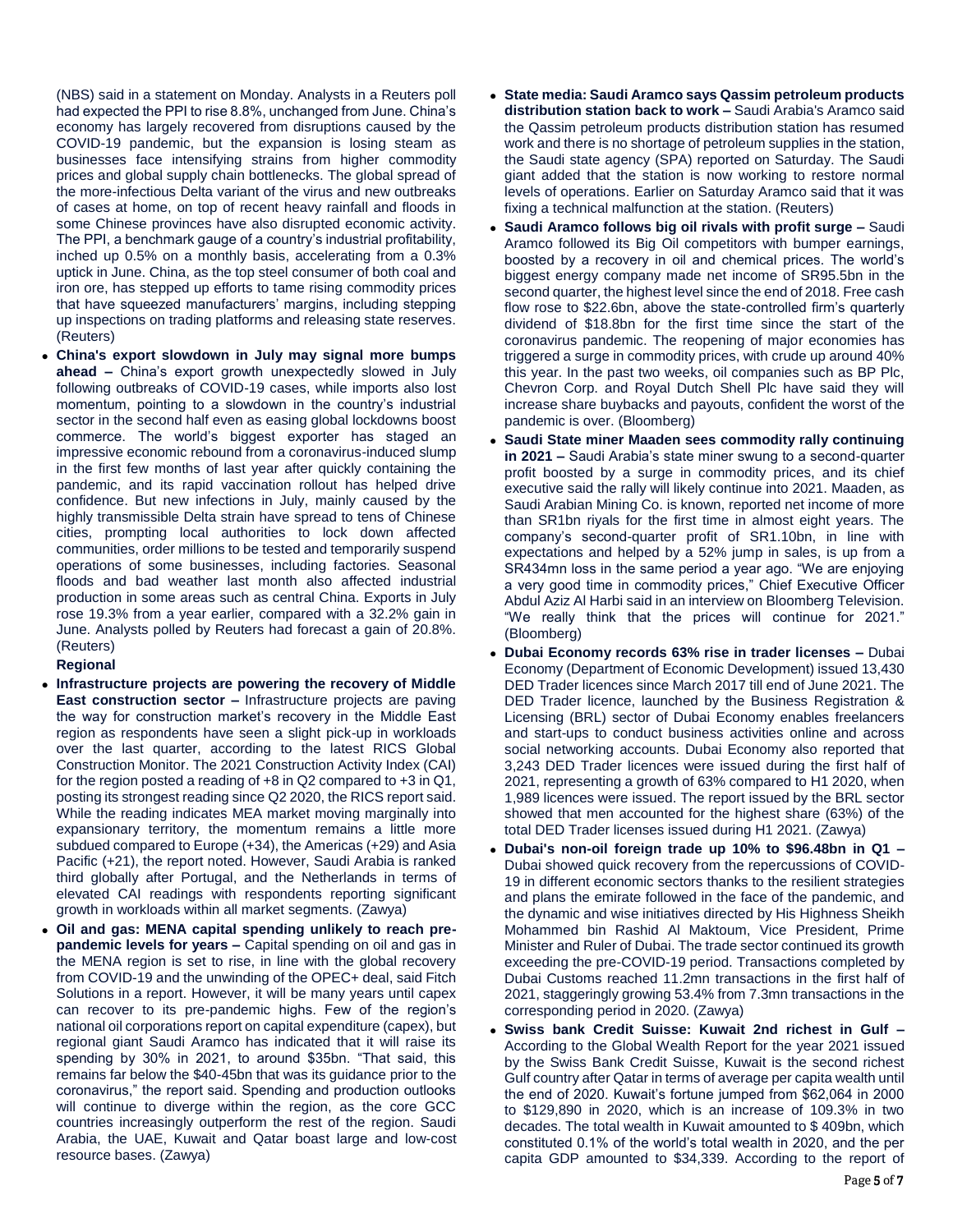Credit Suisse, Qatar ranked first in the Gulf region with an average per capita wealth of \$146,730 and total wealth of \$352bn. (Arab-times)

 **Consumer confidence in Bahrain on the rise –** Bahrain has been ranked joint second among GCC nations when it comes to consumer confidence, according to a new report. The latest edition of the Consumer Confidence for the Gulf highlights that spending patterns are likely to be elevated in the second half of the year if the pandemic is contained in the six nations. Released by US-based research group The Conference Board's newlylaunched Gulf Centre in Kuwait, the report highlights that consumers in Saudi Arabia and the UAE (nationals and expats) were among the most confident. Three parameters considered in the report were job prospects, personal finances and spending intentions. (Zawya)